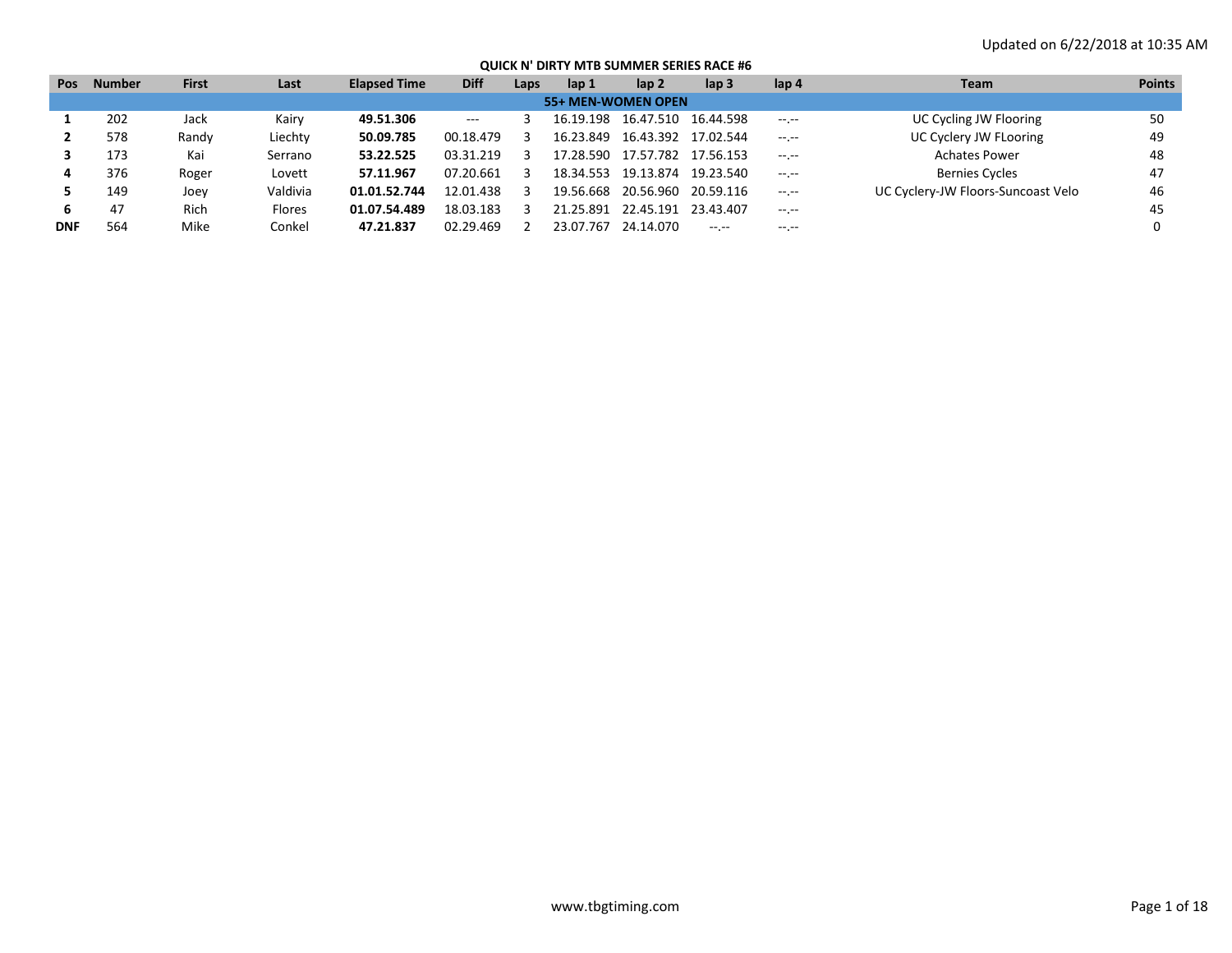| <b>Pos</b>   | <b>Number</b> | <b>First</b>    | Last             | <b>Elapsed Time</b> | <b>Diff</b> | Laps | lap 1     | lap <sub>2</sub>          | lap <sub>3</sub> | lap <sub>4</sub> | <b>Team</b>            | <b>Points</b> |
|--------------|---------------|-----------------|------------------|---------------------|-------------|------|-----------|---------------------------|------------------|------------------|------------------------|---------------|
|              |               |                 |                  |                     |             |      |           | <b>BEGINNER MEN 16-36</b> |                  |                  |                        |               |
| 1            | 506           | Nathan          | Baly             | 36.02.595           | $---$       |      | 18.05.484 | 17.57.111                 | $-1$ , $-1$      | $-1$ .           | <b>Moment Bicycles</b> | 50            |
| $\mathbf{2}$ | 451           | Bernee          | Cedillo          | 37.09.144           | 01.06.549   |      | 18.20.897 | 18.48.247                 | $-1.1 -$         | $-1$             |                        | 49            |
| 3            | 375           | Gilberto        | Jimenez          | 38.32.242           | 02.29.647   |      | 18.51.322 | 19.40.920                 | $-1$ , $-1$      | $-1$             |                        | 48            |
| 4            | 140           | <b>Brandon</b>  | Strausbaugh      | 38.44.009           | 02.41.414   |      | 19.14.578 | 19.29.431                 | $-1$ , $-1$      | $-1$             |                        | 47            |
| 5.           | 487           | Robert          | Cota             | 38.48.775           | 02.46.180   |      | 18.59.978 | 19.48.797                 | $-1.1 -$         | $-1.1 -$         | NV <sub>5</sub>        | 46            |
| 6            | 185           | Chadd           | Carr             | 39.03.576           | 03.00.981   |      | 19.05.238 | 19.58.338                 | $-1.1 -$         | $-1.1 -$         | Team Eastman           | 45            |
|              | 26            | Jared           | Conrad           | 40.11.758           | 04.09.163   |      | 20.01.436 | 20.10.322                 | $-1.1 -$         | $-1$             |                        | 44            |
| 8            | 57            | Paul            | Greco            | 40.19.692           | 04.17.097   |      | 20.00.444 | 20.19.248                 | $-1$ , $-1$      | $-1$             |                        | 43            |
| 9            | 427           | Sean            | Carter           | 40.50.736           | 04.48.141   |      | 19.44.225 | 21.06.511                 | $-1$ , $-1$      | $-1.1 -$         |                        | 42            |
| 10           | 513           | <b>BENJAMIN</b> | MELLISH          | 41.10.656           | 05.08.061   |      | 20.09.217 | 21.01.439                 | $-1.1 -$         | $-1$             |                        | 41            |
| 11           | 96            | rene            | leyva            | 43.14.728           | 07.12.133   |      | 21.04.303 | 22.10.425                 | $-1$ , $-1$      | $-1$             | spinergy               | 40            |
| 12           | 64            | <b>COREY</b>    | <b>HELGEN</b>    | 43.42.567           | 07.39.972   |      | 21.34.140 | 22.08.427                 | $-1$ , $-1$      | $-1$             |                        | 39            |
| 13           | 577           | Robert          | Plumb            | 44.38.018           | 08.35.423   |      | 22.19.865 | 22.18.153                 | $-1$ , $-1$      | $-1$             | Shimano                | 38            |
| 14           | 565           | Jesse           | Heller           | 44.59.835           | 08.57.240   |      | 21.48.086 | 23.11.749                 | $-1$ , $-1$      | $-1$             |                        | 37            |
| 15           | 586           | Logan           | Gibert           | 45.59.375           | 09.56.780   |      | 22.58.086 | 23.01.289                 | $-1$ , $-1$      | $-1.1$           | Tahiti Thursdays       | 36            |
| 16           | 164           | Chad            | <b>Haertling</b> | 48.24.610           | 12.22.015   | 2    | 23.45.755 | 24.38.855                 | $-1$ , $-1$      | $-1.1$           |                        | 35            |
| <b>DNS</b>   | 598           | Isaac           | Mburitzen        | $-1. - 1.$          | $-1$ . $-1$ |      | --.--     | $-1$ . $-1$               | $-1$ , $-1$      | $-1$             |                        |               |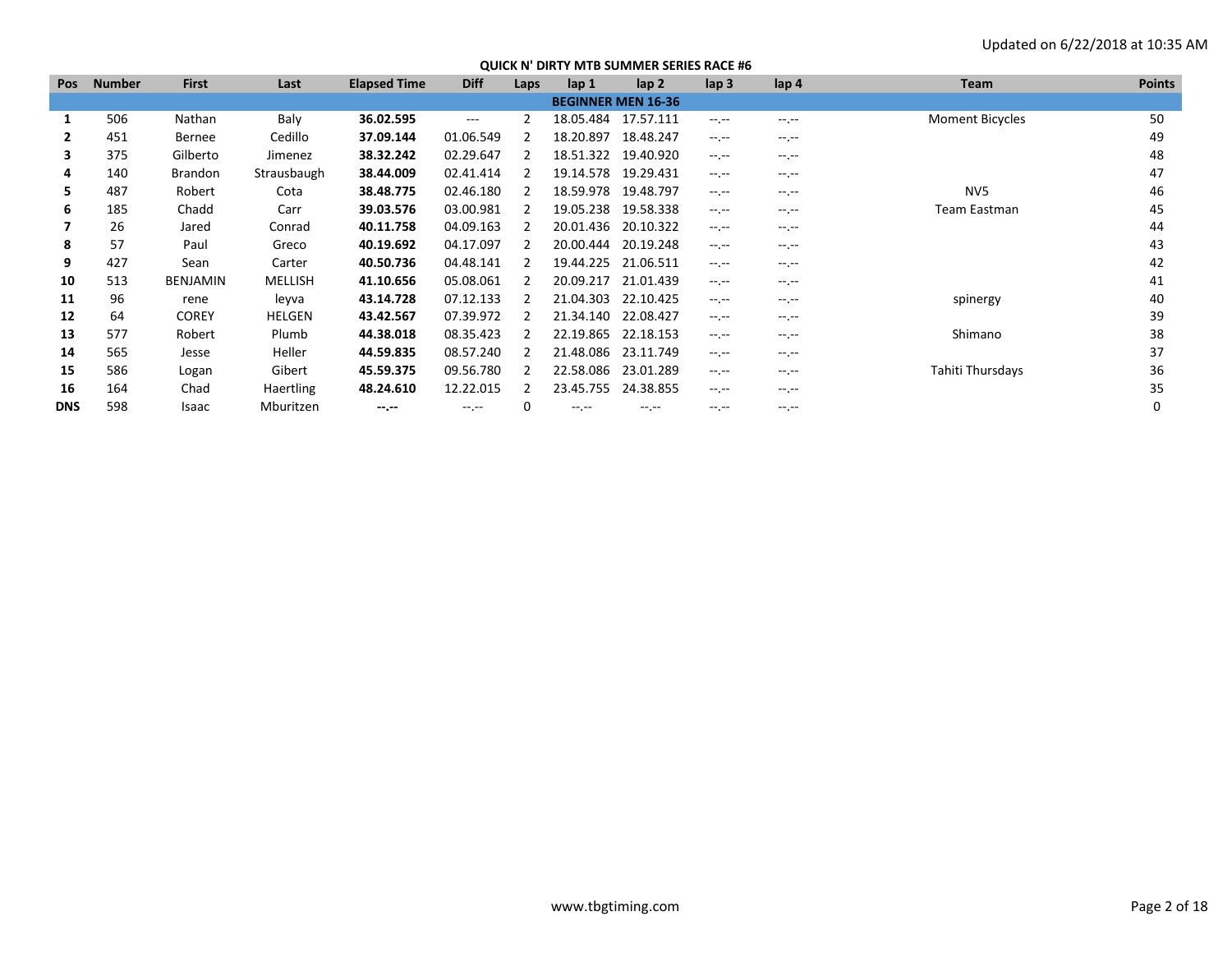| <b>Pos</b>   | Number | <b>First</b> | Last          | <b>Elapsed Time</b> | <b>Diff</b>       | Laps | lap <sub>1</sub> | lap <sub>2</sub>          | lap <sub>3</sub> | lap <sub>4</sub> | <b>Team</b>                     | <b>Points</b> |
|--------------|--------|--------------|---------------|---------------------|-------------------|------|------------------|---------------------------|------------------|------------------|---------------------------------|---------------|
|              |        |              |               |                     |                   |      |                  | <b>BEGINNER MEN 37-48</b> |                  |                  |                                 |               |
|              | 5      | Ryan         | <b>Baganz</b> | 35.51.414           | $\qquad \qquad -$ | 2    | 17.47.099        | 18.04.315                 | $-1.1 -$         | $-1.1 -$         | <b>Microfuel Nutrition</b>      | 50            |
| $\mathbf{2}$ | 265    | Julio        | Quintero      | 36.05.089           | 00.13.675         | 2    | 18.27.881        | 17.37.208                 | $-1.1 -$         | $-1.1$           | Toyota of Escondido             | 49            |
| 3            | 184    | Steven       | Tom           | 37.43.897           | 01.52.483         |      | 18.21.310        | 19.22.587                 | $-1$ , $-1$      | $-1$ .           |                                 | 48            |
| 4            | 567    | jason        | martel        | 37.51.566           | 02.00.152         |      | 18.51.734        | 18.59.832                 | $-1$             | $-1.1 -$         |                                 | 47            |
| 5.           | 224    | Mario        | Ibarra        | 39.14.436           | 03.23.022         |      | 19.10.525        | 20.03.911                 | $-1$ .           | $-1.1 - 1.0$     | sdbc                            | 46            |
| 6            | 596    | Nazario      | Romero        | 39.35.206           | 03.43.792         |      | 19.47.239        | 19.47.967                 | $-1.1 -$         | $-1.1 -$         |                                 | 45            |
|              | 52     | Jeff         | Gladinus      | 39.42.578           | 03.51.164         |      | 19.34.327        | 20.08.251                 | $-1$ .           | $-1$ .           |                                 | 44            |
| 8            | 139    | John         | Stenton       | 40.03.696           | 04.12.282         |      | 19.59.657        | 20.04.039                 | $-1$ .           | $-1.1 -$         | Ninja                           | 43            |
| 9            | 518    | Jesse        | Jordan        | 40.16.746           | 04.25.332         | 2    | 19.52.788        | 20.23.958                 | $-1$ .           | $-1.1 - 1.0$     |                                 | 42            |
| 10           | 119    | Oliver       | Oco           | 40.32.581           | 04.41.167         |      | 20.22.604        | 20.09.977                 | $-1.1 -$         | $-1.1 -$         |                                 | 41            |
| 11           | 599    | David        | Hernandez     | 41.07.895           | 05.16.481         |      | 20.36.005        | 20.31.890                 | $-1.1 -$         | $-1.1 -$         | Toyota of Escondido             | 40            |
| 12           | 366    | Adam         | Shelly        | 41.15.625           | 05.24.211         |      | 19.53.555        | 21.22.070                 | $-1$ .           | $-1$ .           |                                 | 39            |
| 13           | 566    | Doug         | Banks         | 41.55.556           | 06.04.142         | 2    | 20.19.384        | 21.36.172                 | $-1.1 -$         | $-1.1 -$         |                                 | 38            |
| 14           | 9      | jason        | barney        | 42.03.738           | 06.12.324         |      | 20.54.496        | 21.09.242                 | $-1$ .           | $-1.1 -$         | Stage 2 Cyclery P-B Bosch       | 37            |
| 15           | 595    | Matt         | Driscoll      | 42.17.524           | 06.26.110         |      |                  | 20.25.892 21.51.632       | $-1.1 -$         | $-1.1 - 1.0$     |                                 | 36            |
| 16           | 588    | George       | Leland        | 43.38.774           | 07.47.360         |      | 21.25.426        | 22.13.348                 | $-1$ .           | $-1$ .           |                                 | 35            |
| 17           | 501    | Joey         | Yates         | 44.40.437           | 08.49.023         |      | 21.41.155        | 22.59.282                 | $-1$ .           | $-1$ , $-1$      |                                 | 34            |
| 18           | 110    | John         | Moatsos       | 45.37.985           | 09.46.571         |      | 22.00.847        | 23.37.138                 | $-1$ .           | $-1$ .           | SDRP MTB Patrol - Poway Bicycle | 33            |
| 19           | 447    | Bob          | Alves         | 48.14.495           | 12.23.081         |      | 23.14.377        | 25.00.118                 | $-1$ .           | $-1$ .           |                                 | 32            |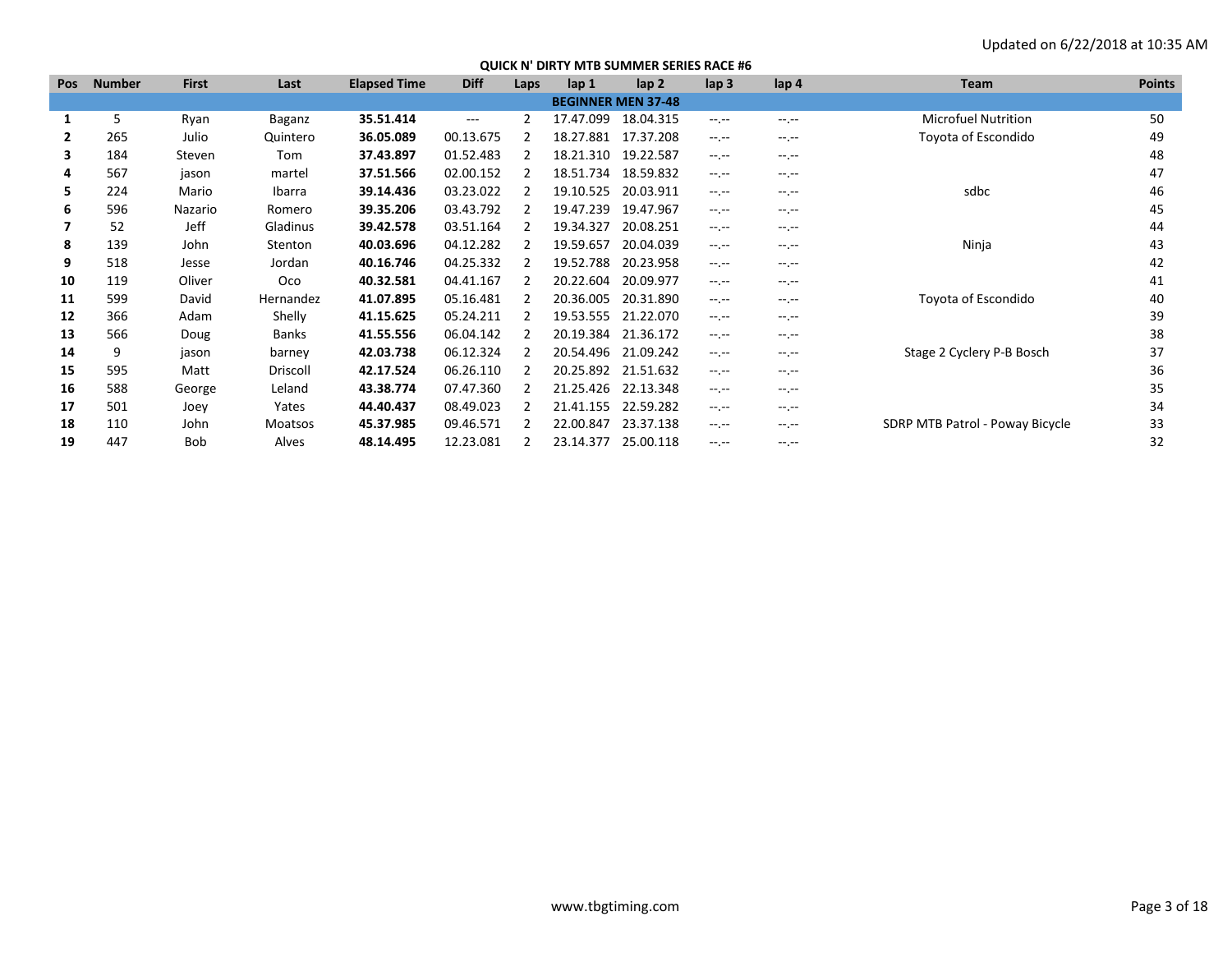| <b>Pos</b>   | <b>Number</b> | <b>First</b> | Last           | <b>Elapsed Time</b> | <b>Diff</b> | Laps         | lap 1            | lap <sub>2</sub>        | lap <sub>3</sub> | lap 4            | <b>Team</b>            | <b>Points</b> |
|--------------|---------------|--------------|----------------|---------------------|-------------|--------------|------------------|-------------------------|------------------|------------------|------------------------|---------------|
|              |               |              |                |                     |             |              |                  | <b>BEGINNER MEN 49+</b> |                  |                  |                        |               |
|              | 159           | Rusty        | Zielinski      | 36.42.046           | $\cdots$    |              | 18.20.302        | 18.21.744               | $-1$ , $-1$      | $-1$             | NCBC TBGT              | 50            |
| $\mathbf{2}$ | 150           | Luis Tonny   | Vizcarra       | 37.04.315           | 00.22.269   |              | 18.20.136        | 18.44.179               | $-1$ , $-1$      | $-1$             |                        | 49            |
| 3            | 98            | Steve        | Ling           | 38.16.050           | 01.34.004   |              | 18.54.264        | 19.21.786               | $-1$ , $-1$      | $-1.1$           |                        | 48            |
| 4            | 162           | John         | <b>McManns</b> | 39.08.828           | 02.26.782   |              | 19.07.329        | 20.01.499               | $-1$ , $-1$      | $-1$             | <b>Fun Bike Center</b> | 47            |
| 5.           | 156           | Jeffrey      | Winckler       | 40.24.393           | 03.42.347   |              | 20.03.208        | 20.21.185               | $-1$ , $-1$      | $-1.1$           |                        | 46            |
| 6            | 41            | John         | Eugenio        | 42.33.797           | 05.51.751   |              | 20.57.385        | 21.36.412               | $-1$ , $-1$      | $-1$             |                        | 45            |
|              | 419           | Kent         | Musgrave       | 43.47.966           | 07.05.920   |              | 21.09.634        | 22.38.332               | $-1$ , $-1$      | $-1.1$           |                        | 44            |
| 8            | 329           | Jack         | Guenther       | 44.26.375           | 07.44.329   |              | 21.41.668        | 22.44.707               | $-1$ , $-1$      | $-1$             | Celo Pacific           | 43            |
| 9            | 583           | Bill         | Bachman        | 46.09.495           | 09.27.449   |              | 22.37.095        | 23.32.400               | $-1$ , $-1$      | $-1.1$           |                        | 42            |
| 10           | 556           | Tyler        | Gabriel        | 47.39.887           | 10.57.841   |              | 23.21.877        | 24.18.010               | $-1$ , $-1$      | $-1 - 1 - 1 = 0$ | PQ Premier             | 41            |
| 11           | 180           | Rolando      | Martinez       | 48.19.085           | 11.37.039   |              | 22.54.476        | 25.24.609               | $-1$ , $-1$      | $-1$             |                        | 40            |
| 12           | 71            | Doug         | Hopper         | 49.50.048           | 13.08.002   | 2            | 23.47.947        | 26.02.101               | $-1$ , $-1$      | $-1$             |                        | 39            |
| <b>DNS</b>   | 120           | Joseph Mike  | Parsons        | $- - - - -$         | $-1$ , $-1$ | <sup>0</sup> | $-1$ .           | $-1$ . $-1$             | $-1$ , $-1$      | $-1$             |                        |               |
| <b>DNS</b>   | 131           | Gerardo      | Sanchez        | $- - - - -$         | $-1$ .      |              | $-1 - 1 - 1 = 0$ | $-1$ . $-1$             | $-1.1 - 1.0$     | $-1 - 1 - 1 = 0$ |                        |               |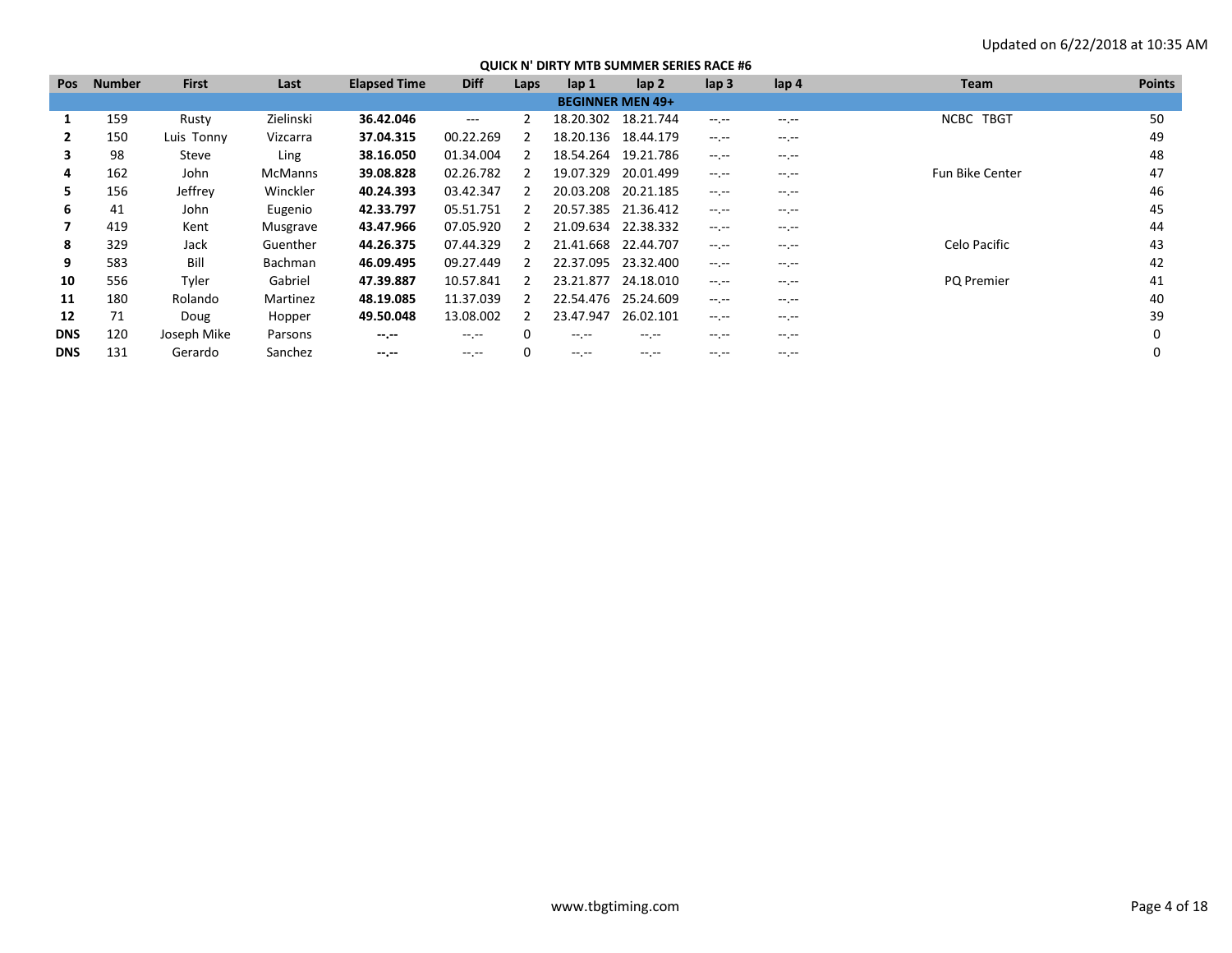| QUICK N' DIRTY MTB SUMMER SERIES RACE #6 |  |
|------------------------------------------|--|
|------------------------------------------|--|

| <b>Pos</b> | <b>Number</b> | <b>First</b> | Last          | <b>Elapsed Time</b> | <b>Diff</b> | Laps | lap 1     | lap <sub>2</sub>          | lap <sub>3</sub> | lap 4       | <b>Team</b>      | <b>Points</b> |
|------------|---------------|--------------|---------------|---------------------|-------------|------|-----------|---------------------------|------------------|-------------|------------------|---------------|
|            |               |              |               |                     |             |      |           | <b>BEGINNER WOMEN 16+</b> |                  |             |                  |               |
|            | 590           | Kristen      | <b>Bignal</b> | 41.13.316           | $\cdots$    |      | 20.42.262 | 20.31.054                 | $-1$ , $-1$      | $-1.1$      |                  | 50            |
|            | 383           | Vicki        | Dann          | 41.28.327           | 00.15.011   |      | 20.26.756 | 21.01.571                 | $-1$ , $-1$      | $-1.1$      |                  | 49            |
| 3          | 585           | Amy          | Martel        | 42.52.954           | 01.39.638   | 2    | 20.47.143 | 22.05.811                 | $-1 - 1 - 1 = 0$ | $- - - - -$ |                  | 48            |
| 4          | 168           | Kimberly     | Tom           | 42.58.878           | 01.45.562   |      | 21.33.640 | 21.25.238                 | $-1$ , $-1$      | $-1.1$      | Sky Flash Racing | 47            |
|            | 374           | Natalie      | Hone          | 43.08.008           | 01.54.692   |      | 21.44.695 | 21.23.313                 | $-1.1$           | $- - - - -$ |                  | 46            |
| 6          | 23            | Eire         | Chen          | 43.22.036           | 02.08.720   |      | 21.19.272 | 22.02.764                 | $-1$ , $-1$      | $- - - - -$ |                  | 45            |
|            | 563           | Diana        | Aguirre       | 43.32.400           | 02.19.084   |      | 21.18.027 | 22.14.373                 | $-1$ , $-1$      | $-1.1$      | Sock Guy         | 44            |
| 8          | 403           | Emma         | Piggott       | 48.42.347           | 07.29.031   |      | 23.42.732 | 24.59.615                 | $-1$ , $-1$      | $-1.1$      |                  | 43            |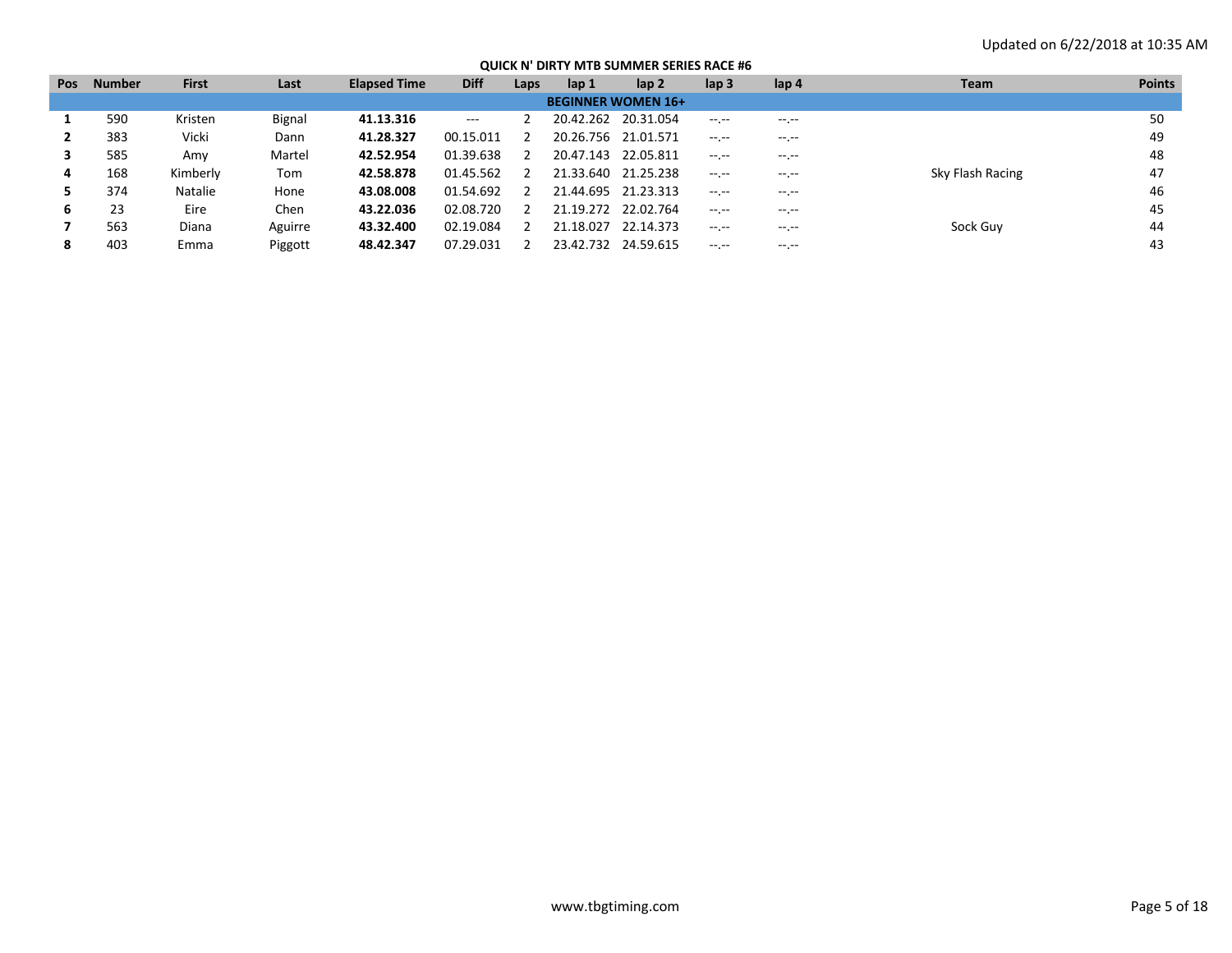| <b>Pos</b>            | <b>Number</b> | <b>First</b> | Last            | <b>Elapsed Time</b> | <b>Diff</b> | Laps | lap 1     | lap <sub>2</sub>    | $\mathsf{lap} 3$ | lap <sub>4</sub> | <b>Team</b>                               | <b>Points</b> |  |
|-----------------------|---------------|--------------|-----------------|---------------------|-------------|------|-----------|---------------------|------------------|------------------|-------------------------------------------|---------------|--|
| <b>BIG BONED 200+</b> |               |              |                 |                     |             |      |           |                     |                  |                  |                                           |               |  |
|                       | 205           | Todd         | <b>Flaming</b>  | 52.46.453           | $---$       |      | 17.14.660 | 17.43.045           | 17.48.748        | $-1 - 1 - 1 = 0$ | Mainline Coffee                           | 50            |  |
|                       | 277           | Peter        | Duncan          | 53.32.155           | 00.45.702   |      | 17.28.360 | 18.07.910           | 17.55.885        | $-1$ , $-1$      |                                           | 49            |  |
|                       | 121           | Louis        | Peick           | 54.07.239           | 01.20.786   |      | 17.30.137 | 18.11.189           | 18.25.913        | $-1$ , $-1$      | iSpeed Racing                             | 48            |  |
| 4                     | 138           | Graeme       | <b>Stanners</b> | 57.27.015           | 04.40.562   |      | 18.31.385 | 19.32.501           | 19.23.129        | $-1.1$           |                                           | 47            |  |
|                       | 234           | Todd         | Young           | 59.56.386           | 07.09.933   |      | 18.55.195 | 20.12.180 20.49.011 |                  | $-1$ , $-1$      | Team Ninja                                | 46            |  |
| 6                     | 476           | Jeff         | Gilbert         | 01.02.17.226        | 09.30.773   |      | 19.20.470 | 20.33.094           | 22.23.662        | $-1$ , $-1$      |                                           | 45            |  |
|                       | 417           | James        | Heller          | 01.02.32.960        | 09.46.507   | з    | 20.16.798 | 21.24.148           | 20.52.014        | $-1$ , $-1$      | Wrapify                                   | 44            |  |
| 8                     | 36            | Joe          | DeStefani       | 01.12.14.465        | 19.28.012   |      | 22.22.868 | 24.19.817           | 25.31.780        | $-1 - 1 - 1 = 0$ | North of the Border Bike Shop - MOB Squad | 43            |  |
| 9                     | 175           | Adam         | Polak           | 01.18.35.298        | 25.48.845   |      | 24.34.466 | 26.37.448           | 27.23.384        | $-1$ , $-1$      |                                           | 42            |  |
| <b>DNF</b>            | 537           | Wes          | Drelleshak      | 19.28.553           | 33.17.900   |      | 19.28.553 |                     |                  | $\cdots$         | North Coast BJJ                           |               |  |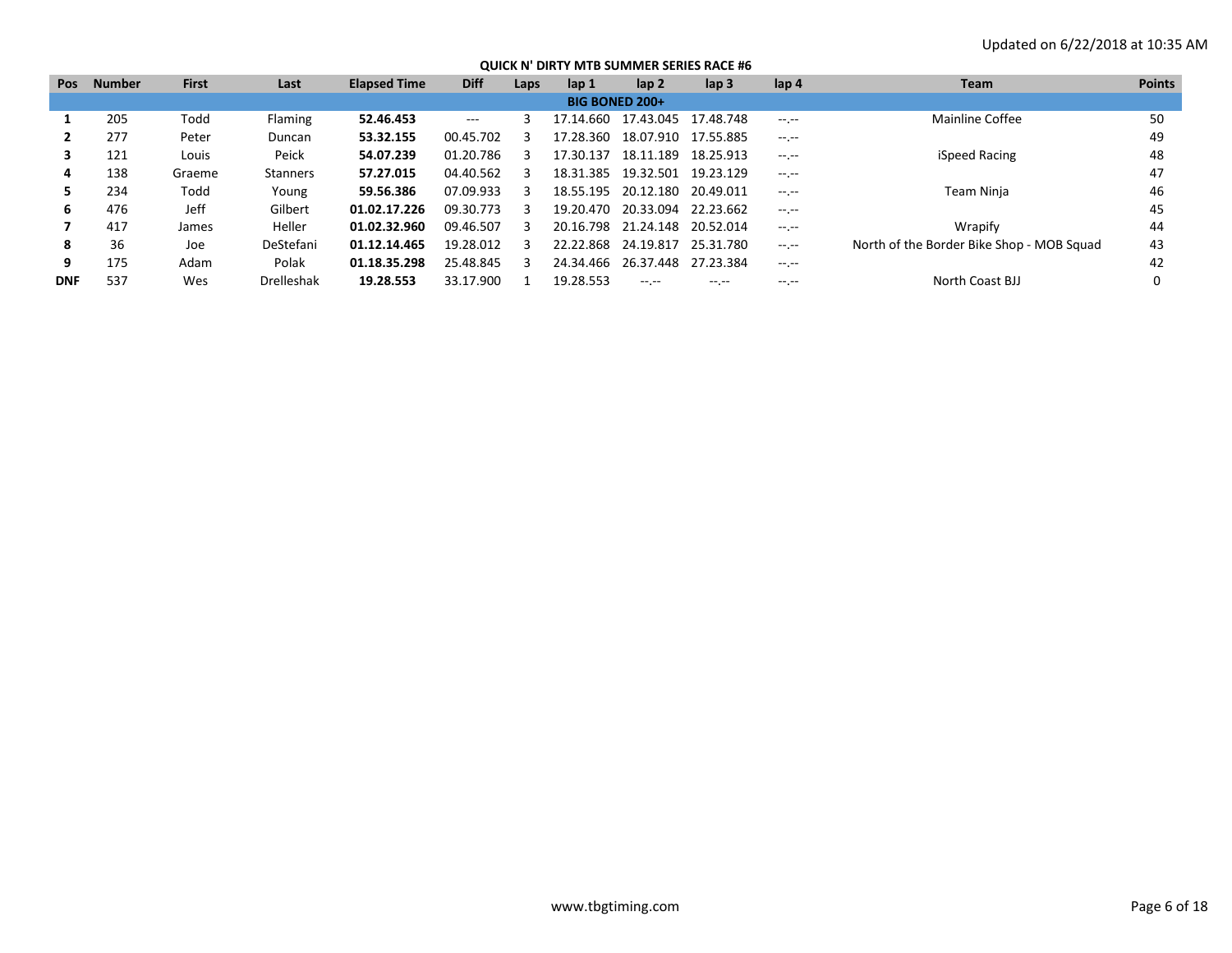| <b>Pos</b> | Number            | <b>First</b> | Last    | <b>Elapsed Time</b> | <b>Diff</b> | Laps | lap 1         | lap 2               | lap 3     | lap 4            | <b>Team</b>                   | <b>Points</b> |  |  |
|------------|-------------------|--------------|---------|---------------------|-------------|------|---------------|---------------------|-----------|------------------|-------------------------------|---------------|--|--|
|            | <b>ENDURO 16+</b> |              |         |                     |             |      |               |                     |           |                  |                               |               |  |  |
|            | 152               | Fravis       | Wagner  | 49.33.269           | $  -$       |      | 16.19.027     | 16.47.471           | 16.26.771 | $-1 - 1 - 1 = 0$ | Ellsworth- Natti Bar- Kenda   | 50            |  |  |
|            | 477               | Jaron        | Cappos  | 53.26.237           | 03.52.968   |      | 17.10.447     | 17.42.324           | 18.33.466 | $-1$ , $-1$      |                               | 49            |  |  |
|            | 310               | Ryan         | Madson  | 54.29.745           | 04.56.476   |      | 17.42.370     | 18.03.606 18.43.769 |           | $-1 - 1 - 1 = 0$ | <b>Brass Rebellion</b>        | 48            |  |  |
| 4          | 534               | Ryan         | Landis  | 54.52.448           | 05.19.179   |      | .158<br>17.21 | 18.32.823           | 18.58.467 | $-1 - 1 - 1 = 0$ |                               | 47            |  |  |
|            | 16                | Adam         | Buckley | 55.45.451           | 06.12.182   |      | 17.45.218     | 18.57.131           | 19.03.102 | $-1 - 1 - 1 = 0$ |                               | 46            |  |  |
| ь          | 111               | Mike         | Monroe  | 58.34.866           | 09.01.597   |      | 18.14.967     | 19.43.582           | 20.36.317 | $-1$ , $-1$      | <b>Cycleogical Dana Point</b> | 45            |  |  |
|            | 285               | Cliff        | Hamblen | 59.39.168           | 10.05.899   |      | 19.02.329     | 20.05.937           | 20.30.902 | $-1 - 1 - 1 = 0$ |                               | 44            |  |  |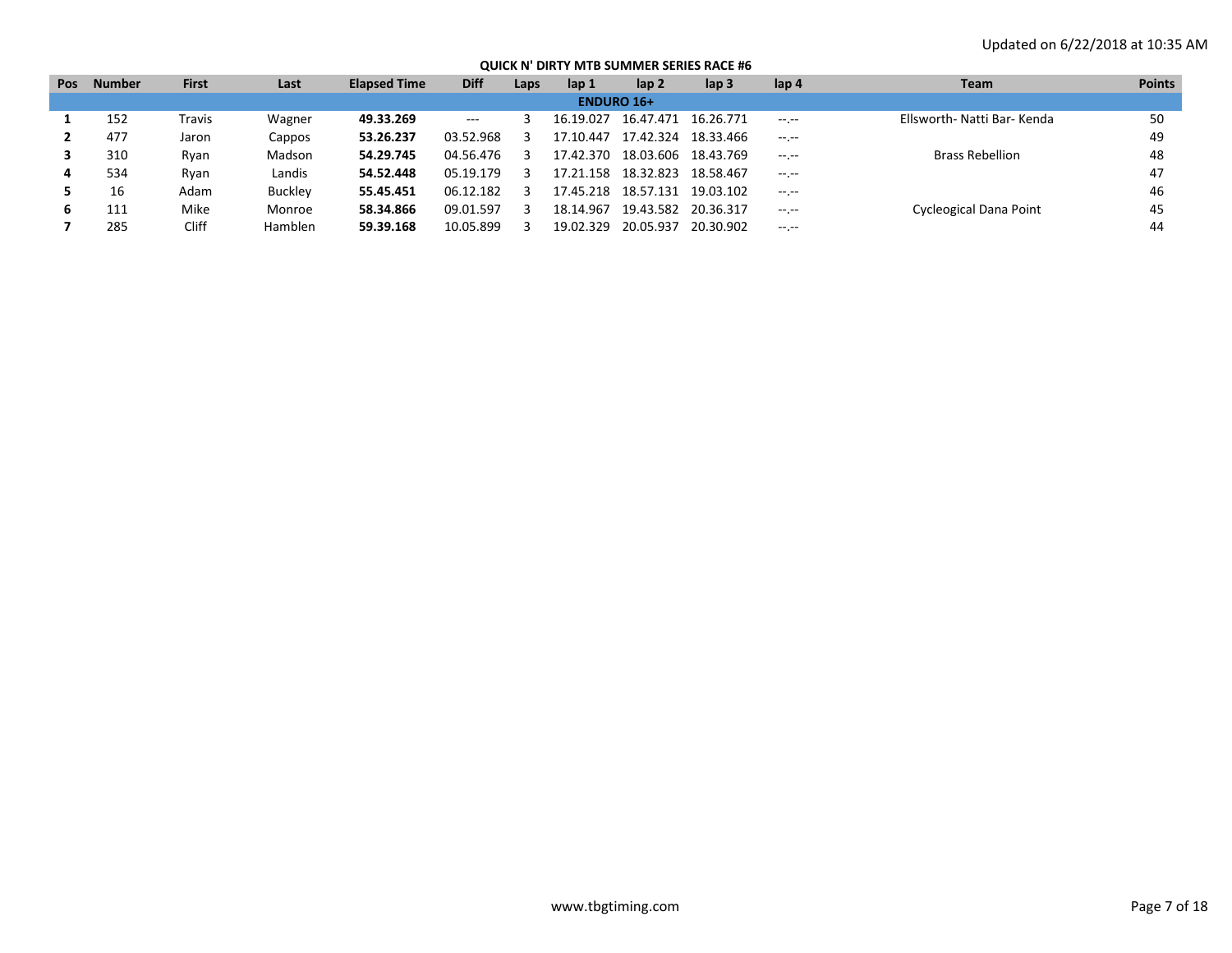| <b>Pos</b> | <b>Number</b> | <b>First</b> | Last            | <b>Elapsed Time</b> | <b>Diff</b> | Laps | lap 1                   | $\mathsf{lap} 2$ | $\mathsf{lap} 3$    | lap <sub>4</sub> | <b>Team</b>                       | <b>Points</b> |
|------------|---------------|--------------|-----------------|---------------------|-------------|------|-------------------------|------------------|---------------------|------------------|-----------------------------------|---------------|
|            |               |              |                 |                     |             |      | <b>EXPERT MEN 16-48</b> |                  |                     |                  |                                   |               |
|            | 187           | Eric         | Wilson          | 01.01.25.186        | $---$       | 4    | 15.12.539               | 15.28.246        | 15.40.323           | 15.04.078        | Purely Dental - Ride              | 50            |
| 2          | 435           | John         | <b>Behrens</b>  | 01.01.38.688        | 00.13.502   | 4    | 15.14.318               | 15.26.479        | 15.40.324           | 15.17.567        | Knobbe Martens IP Law             | 49            |
| 3          | 593           | Emilio       | Alcona          | 01.01.39.327        | 00.14.141   | Д    | 15.12.452               | 15.28.697        | 15.40.292           | 15.17.886        | Inspira Castel Trek               | 48            |
| 4          | 486           | Jake         | Orness          | 01.03.28.645        | 02.03.459   | 4    | 15.14.806               | 15.42.981        | 16.26.405           | 16.04.453        |                                   | 47            |
| 5.         | 211           | Jared        | Rios            | 01.03.43.461        | 02.18.275   | 4    | 15.14.400               | 15.43.945        | 16.25.599           | 16.19.517        | <b>Purely Dental Ride Cyclery</b> | 46            |
| 6          | 591           | Ryan         | Rickard         | 01.05.35.341        | 04.10.155   | 4    | 15.50.406               |                  | 16.25.882 17.04.211 | 16.14.842        | Art as Bike                       | 45            |
|            | 55            | Derek        | Goodman         | 01.05.42.976        | 04.17.790   | 4    | 15.13.708               |                  | 15.53.768 17.47.777 | 16.47.723        | PURELY DENTAL- RIDE CYCLERY       | 44            |
| 8          | 459           | Jonathan     | Sebat           | 01.06.23.357        | 04.58.171   | 4    | 15.50.639               | 16.25.243        | 17.05.017           | 17.02.458        | <b>SKLZ-Swamis Cycling</b>        | 43            |
| 9          | 356           | Mike         | Tomin           | 01.07.12.792        | 05.47.606   | 4    | 16.12.605               | 16.59.495        | 17.10.509           | 16.50.183        | Knobbe Martens IP Law             | 42            |
| 10         | 336           | Marco        | Burgoin         | 01.09.24.540        | 07.59.354   | 4    | 15.13.288               | 17.02.268        | 17.12.539           | 19.56.445        |                                   | 41            |
| 11         | 105           | Ryan         | <b>Mckinnon</b> | 01.12.32.114        | 11.06.928   | 4    | 16.53.196               | 17.54.601        | 18.27.944           | 19.16.373        | Team Ninja                        | 40            |
| 12         | 261           | Charlie      | Karstrom        | 01.12.48.769        | 11.23.583   | 4    | 17.09.650               | 18.00.949        | 19.01.062           | 18.37.108        |                                   | 39            |
| 13         | 568           | Luca         | Colasanto       | 01.18.20.556        | 16.55.370   | 4    | 18.19.290               | 19.51.754        | 19.53.233           | 20.16.279        | Alpine Ride Shop                  | 38            |
| <b>DNF</b> | 118           | Craig        | Northway        | 32.36.795           | 28.48.391   |      | 15.13.721               | 17.23.074        | $-1$ .              | $-1$ .           | Twin Six Team Metal               |               |
| <b>DNF</b> | 579           | Jose         | Laureano        | 34.13.545           | 27.11.641   | 2    | 16.30.717               | 17.42.828        | $-1$                | $-1$ . $-1$      | OC Armada                         |               |
| <b>DNS</b> | 30            | Ryan         | Dahl            | $-1. - -$           | -- --       |      |                         |                  | $-1$ . $-1$         | $-1$ .           | <b>WEND Bike</b>                  |               |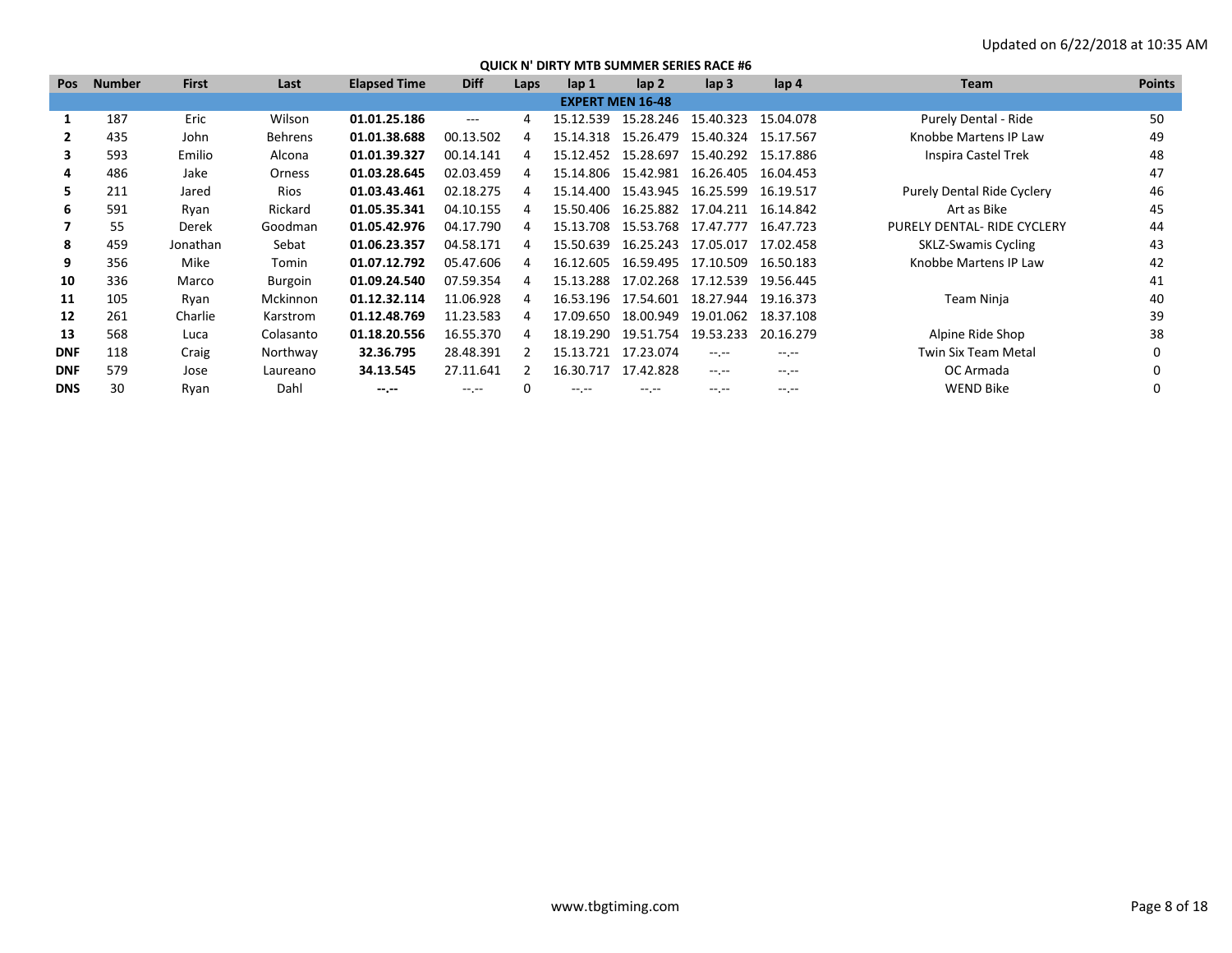| Pos        | <b>Number</b> | <b>First</b> | Last   | <b>Elapsed Time</b> | <b>Diff</b> | Laps | lap 1     | lap 2                 | lap 3                           | lap 4     | Team                   | <b>Points</b> |
|------------|---------------|--------------|--------|---------------------|-------------|------|-----------|-----------------------|---------------------------------|-----------|------------------------|---------------|
|            |               |              |        |                     |             |      |           | <b>EXPERT MEN 49+</b> |                                 |           |                        |               |
|            | 230           | Pete         | Tholl  | 01.02.37.828        | $- - -$     |      | 15.12.936 | 15.27.451             | 15.47.138                       | 16.10.303 | TASCO MTB              | 50            |
|            | 44            | Greg         | Fenton | 01.06.50.638        | 04.12.810   |      | 15.56.705 |                       | 16.48.682  17.01.512  17.03.739 |           | uccyclery J&W flooring | 49            |
| <b>DNF</b> | 581           | Shanon       | Scott  | 01.15.40.768        | 13.02.940   |      | 7.10.887  | 17.55.682             | 18.08.828                       | 22.25.371 | Cal Coast Bike         |               |
| <b>DNS</b> | 146           | David        | Turner | $- - - - -$         | -- --       |      | $\cdots$  | $\cdots$              | $\cdots$                        | -- --     | Turnerbikesdotcom      |               |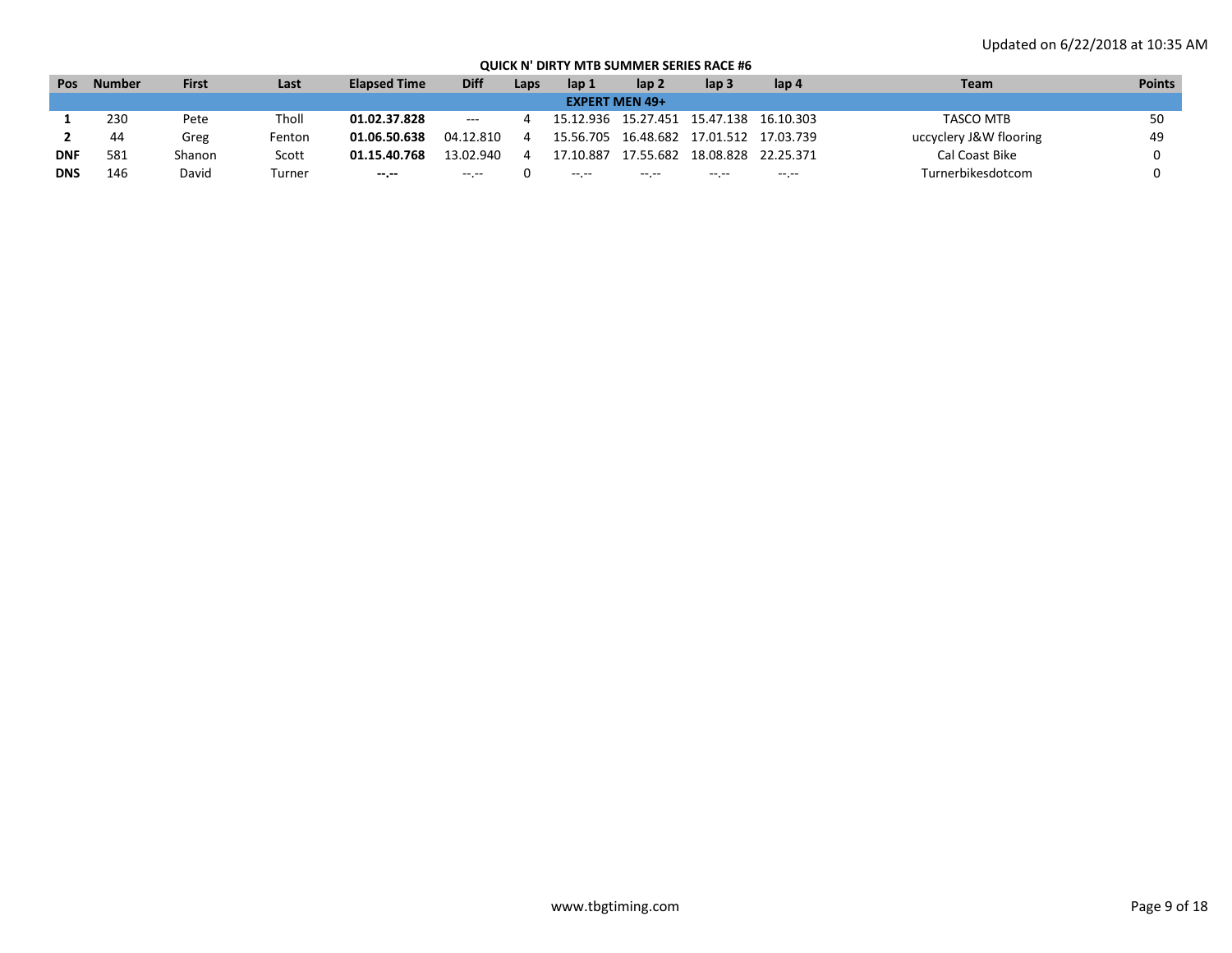| Pos | <b>Number</b> | <b>First</b> | Last   | <b>Elapsed Time</b> | <b>Diff</b>           | Laps | lap 1     | lap 2                         | lap 3               | lap 4            | Team                         | <b>Points</b> |
|-----|---------------|--------------|--------|---------------------|-----------------------|------|-----------|-------------------------------|---------------------|------------------|------------------------------|---------------|
|     |               |              |        |                     |                       |      |           | <b>EXPERT WOMEN 16+</b>       |                     |                  |                              |               |
|     | 143           | Tamara       | Tabeek | 54.59.694           | $\scriptstyle \cdots$ |      | 17.42.875 |                               | 18.22.653 18.54.166 | $-1$ , $-1$      | Skyflash                     | 50            |
|     | 191           | Monica       | Tavlor | 57.45.286           | 02.45.592             |      | 18.23.367 | 19.07.758 20.14.161           |                     | $-1 - 1 - 1 = 0$ | UC Cyclery JW Flooring       | 49            |
|     | 396           | Patricia     | Murray | 01.00.00.125        | 05.00.431             |      |           | 19.17.295 20.14.040 20.28.790 |                     | $-1 - 1 - 1 = 0$ | <b>SDBC-EMERALD TEXTILES</b> | 48            |
|     | 229           | Kathv        | Bodie  | 01.05.19.207        | 10.19.513             |      | 20.49.006 | 22.17.239 22.12.962           |                     | $-1 - 1 - 1 = 0$ | Michael David Winery Sports  | 47            |
|     | 594           | Beatrice     | Dormoy | 01.08.11.586        | 13.11.892             |      |           | 21.34.506 22.47.770           | 23.49.310           | $-1$ , $-1$      | <b>SDBC</b>                  | 46            |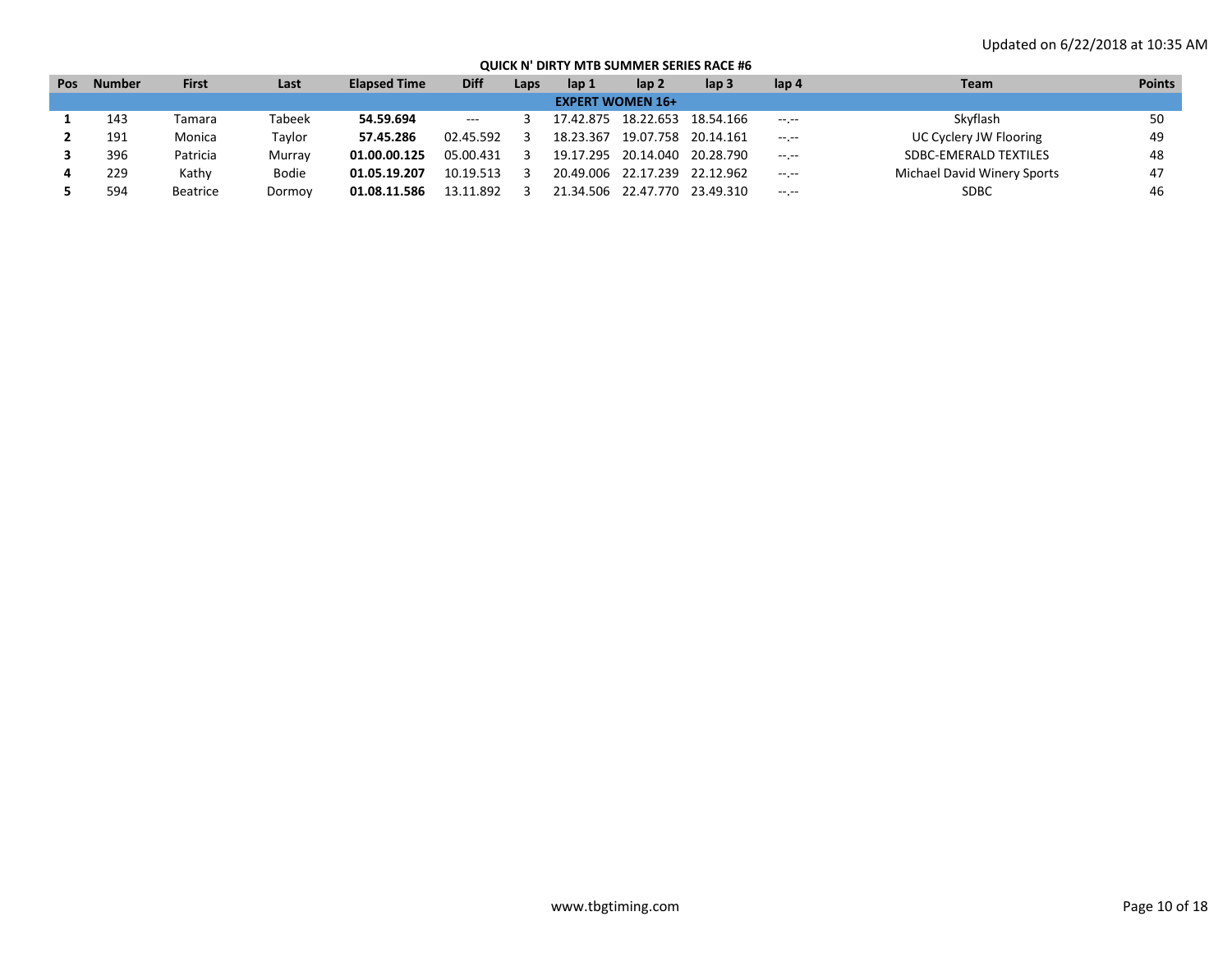| <b>Pos</b> | <b>Number</b> | <b>First</b> | Last      | <b>Elapsed Time</b> | <b>Diff</b>              | Laps | lap 1     | lap 2                     | lap 3       | lap 4            | Team                | <b>Points</b> |
|------------|---------------|--------------|-----------|---------------------|--------------------------|------|-----------|---------------------------|-------------|------------------|---------------------|---------------|
|            |               |              |           |                     |                          |      |           | <b>MASOCHIST (SS) 16+</b> |             |                  |                     |               |
|            | 70            | Scott        | Holland   | 55.32.407           | $\hspace{0.05cm} \ldots$ |      | 17.48.304 | 18.46.021                 | 18.58.082   | $-1.1$           | North of the Border | 50            |
|            | 339           | Bryan        | Benson    | 01.03.38.235        | 08.05.828                |      | 20.32.629 | 21.28.066                 | 21.37.540   | $-1.1 - 1.0$     | Curb Your Horse     | 49            |
| <b>DNF</b> | 311           | Robert       | Zachwieja | $- - - - -$         | $-10.1 - 10.0$           |      | $----$    | --.-                      | $- - - - -$ | $-1 - 1 - 1 = 0$ |                     |               |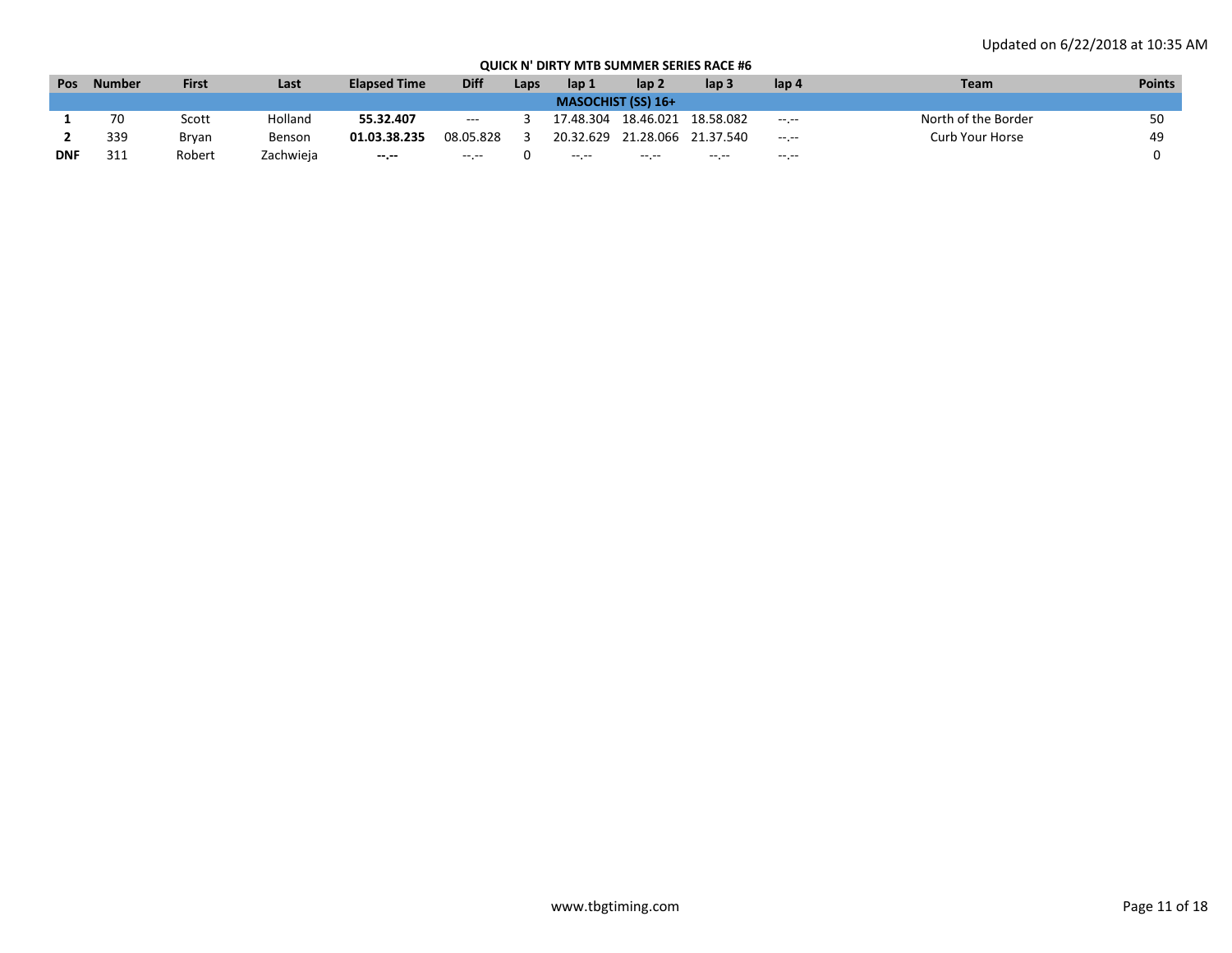| <b>Pos</b> | <b>Number</b> | <b>First</b> | Last          | <b>Elapsed Time</b> | <b>Diff</b> | Laps | lap 1                   | lap <sub>2</sub> | lap <sub>3</sub> | lap <sub>4</sub> | <b>Team</b>                                 | <b>Points</b> |
|------------|---------------|--------------|---------------|---------------------|-------------|------|-------------------------|------------------|------------------|------------------|---------------------------------------------|---------------|
|            |               |              |               |                     |             |      | <b>SCHOOL BOY 12-15</b> |                  |                  |                  |                                             |               |
|            | 532           | Spencer      | Schwartz      | 36.35.926           | $---$       |      | 18.27.589               | 18.08.337        | $-1.1 -$         | $-1$ .           | <b>TVHS</b>                                 | 50            |
| 2          | 155           | Graham       | Weaver        | 36.37.495           | 00.01.569   | 2    | 18.27.334               | 18.10.161        | $-1$ , $-1$      | $-1$ , $-1$      | Stage 2 Cyclery                             | 49            |
| 3          | 62            | KASEN        | <b>HEBERT</b> | 36.50.827           | 00.14.901   |      | 18.28.188               | 18.22.639        | $-1$ , $-1$      | $-1$ , $-1$      |                                             | 48            |
| 4          | 31            | Noah         | Davis         | 37.02.101           | 00.26.175   | 2    | 18.26.637               | 18.35.464        | $-1$ , $-1$      | $-1$ .           | Vista Murrieta HS                           | 47            |
| 5.         | 102           | Zach         | Martinez      | 37.19.664           | 00.43.738   |      | 18.28.796               | 18.50.868        | $-1$ , $-1$      | $-1$ .           | <b>Hammer Nutrition - Giant</b>             | 46            |
| 6          | 295           | Mason        | Salazar       | 38.29.825           | 01.53.899   |      | 18.39.404               | 19.50.421        | $-1$ .           | $-1.1$           | <b>Purely Dental Encinitas-RIDE Cyclery</b> | 45            |
| 7          | 569           | Andru        | Papell        | 38.58.385           | 02.22.459   |      | 18.46.018               | 20.12.367        | $-1, -1$         | $-1$ , $-1$      | Mesa                                        | 44            |
| 8          | 51            | <b>Brock</b> | Gierke        | 40.30.616           | 03.54.690   | 2    | 19.48.805               | 20.41.811        | $-1$ , $-1$      | $-1$ .           | Murrieta Valley High School MTB Team        | 43            |
| 9          | 142           | Christopher  | Swain         | 41.10.933           | 04.35.007   |      | 20.11.608               | 20.59.325        | $-1, -1$         | $-1$ . $-1$      |                                             | 42            |
| 10         | 84            | Anthony      | Kellerman     | 42.44.255           | 06.08.329   |      | 20.35.165               | 22.09.090        | $-1, -1$         | $-1$             | North County Composite Team                 | 41            |
| 11         | 58            | Leonardo     | Gutierrez     | 44.48.706           | 08.12.780   |      | 21.55.070               | 22.53.636        | $-1, -1$         | $-1 - 1 - 1 = 0$ | Forza Cycling                               | 40            |
| 12         | 347           | Lawson       | Driscoll      | 45.38.050           | 09.02.124   |      | 21.55.867               | 23.42.183        | $-1$ , $-1$      | $-1$ .           |                                             | 39            |
| 13         | 132           | Zack         | Schwarte      | 48.44.325           | 12.08.399   |      | 22.19.681               | 26.24.644        | $-1$ .           | $-1.1$           |                                             | 38            |
| 14         | 570           | Charlie      | Stone         | 49.26.201           | 12.50.275   |      | 25.01.577               | 24.24.624        | $-1, -1$         | $-1$ , $-1$      |                                             | 37            |
| 15         | 56            | jaden        | gottfried     | 50.14.005           | 13.38.079   | 2    | 24.52.487               | 25.21.518        | $-1, -1$         | $-1$ .           | <b>Expedition MTB</b>                       | 36            |
| 16         | 523           | Jack         | Miller        | 52.28.339           | 15.52.413   | 2    | 24.54.497               | 27.33.842        | $-1$ , $-1$      | $-1$ . $-1$      |                                             | 35            |
| <b>DNS</b> | 33            | Curren       | DeJonge       | --.--               | $-1$ , $-1$ |      | $-1$ , $-1$             | $-1$ , $-1$      | $-1.1 -$         | $-1$ . $-1$      |                                             | O             |
| <b>DNS</b> | 582           | Christian    | Meng          | $-1 - 1 - 1 = 0$    | $-1$ , $-1$ | 0    | $-1.1 - 1.0$            | $-1.1$           | $-1$ , $-1$      | $-1$ .           |                                             | 0             |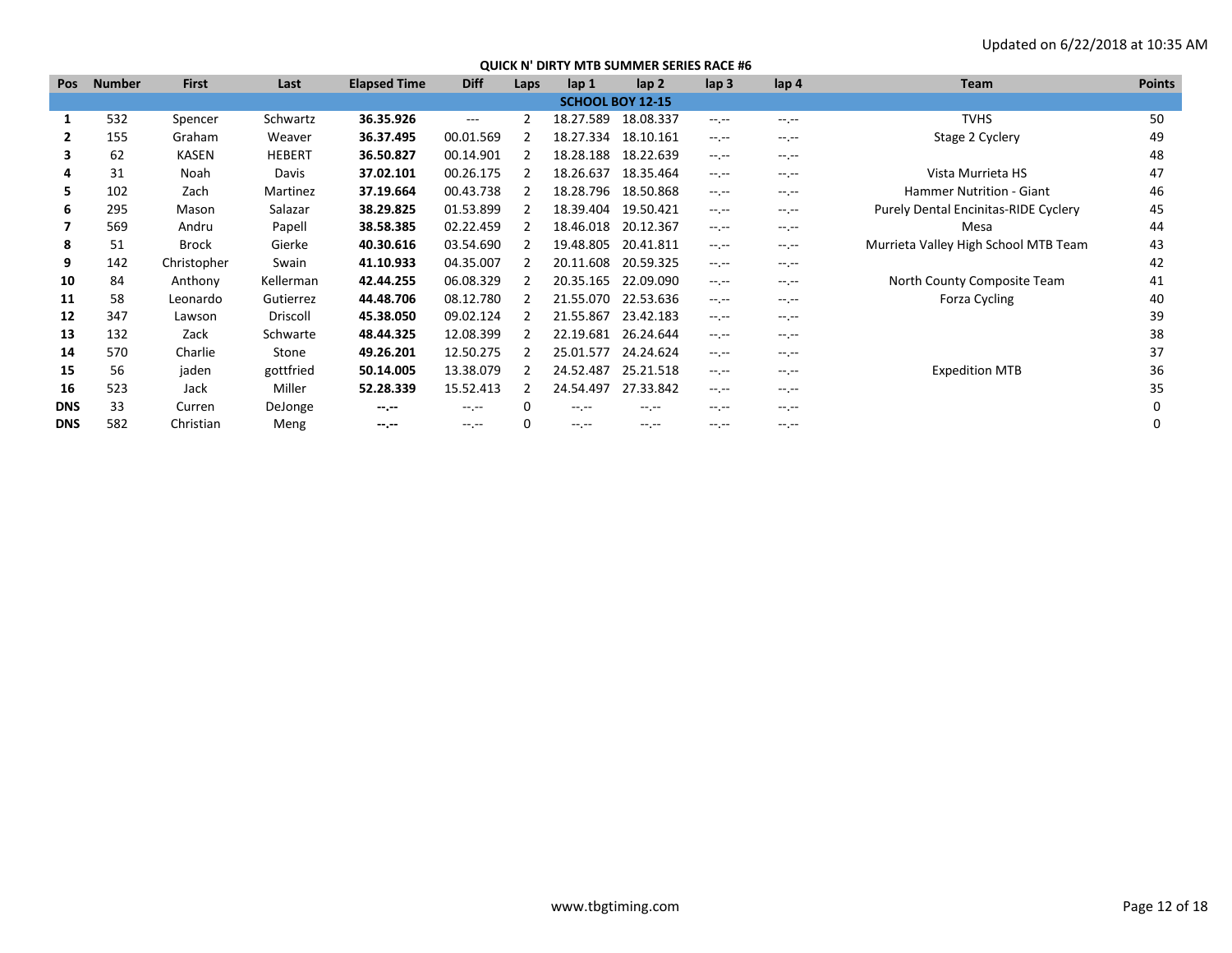| <b>Pos</b> | <b>Number</b> | <b>First</b> | Last     | <b>Elapsed Time</b> | <b>Diff</b>                              | Laps | lap 1     | lap 2                    | lap 3       | lap 4            | <b>Team</b> | <b>Points</b> |
|------------|---------------|--------------|----------|---------------------|------------------------------------------|------|-----------|--------------------------|-------------|------------------|-------------|---------------|
|            |               |              |          |                     |                                          |      |           | <b>SCHOOL GIRL 12-15</b> |             |                  |             |               |
|            | 338           | Grace        | Gilbert  | 40.57.445           | $\hspace{0.05cm} \ldots \hspace{0.05cm}$ |      | 20.06.689 | 20.50.756                | $-1$ , $-1$ | $- - - - -$      | <b>GOHS</b> | 50            |
|            | 535           | Isabella     | Accardi  | 52.41.888           | 11.44.443                                |      | 25.49.557 | 26.52.331                | $-1.1 -$    | $-1 - 1 - 1 = 0$ | Ramona Ride | 49            |
|            | 541           | Hannah       | Ferguson | 53.34.761           | 12.37.316                                |      | 26.08.259 | 27.26.502                | $- - - - -$ | $-1 - 1 - 1 = 0$ | Ramona Ride | 48            |
|            | 600           | Ingrid       | Furguson | 53.54.949           | 12.57.504                                |      | 27.15.297 | 26.39.652                | $- - - - -$ | $\cdots$         |             |               |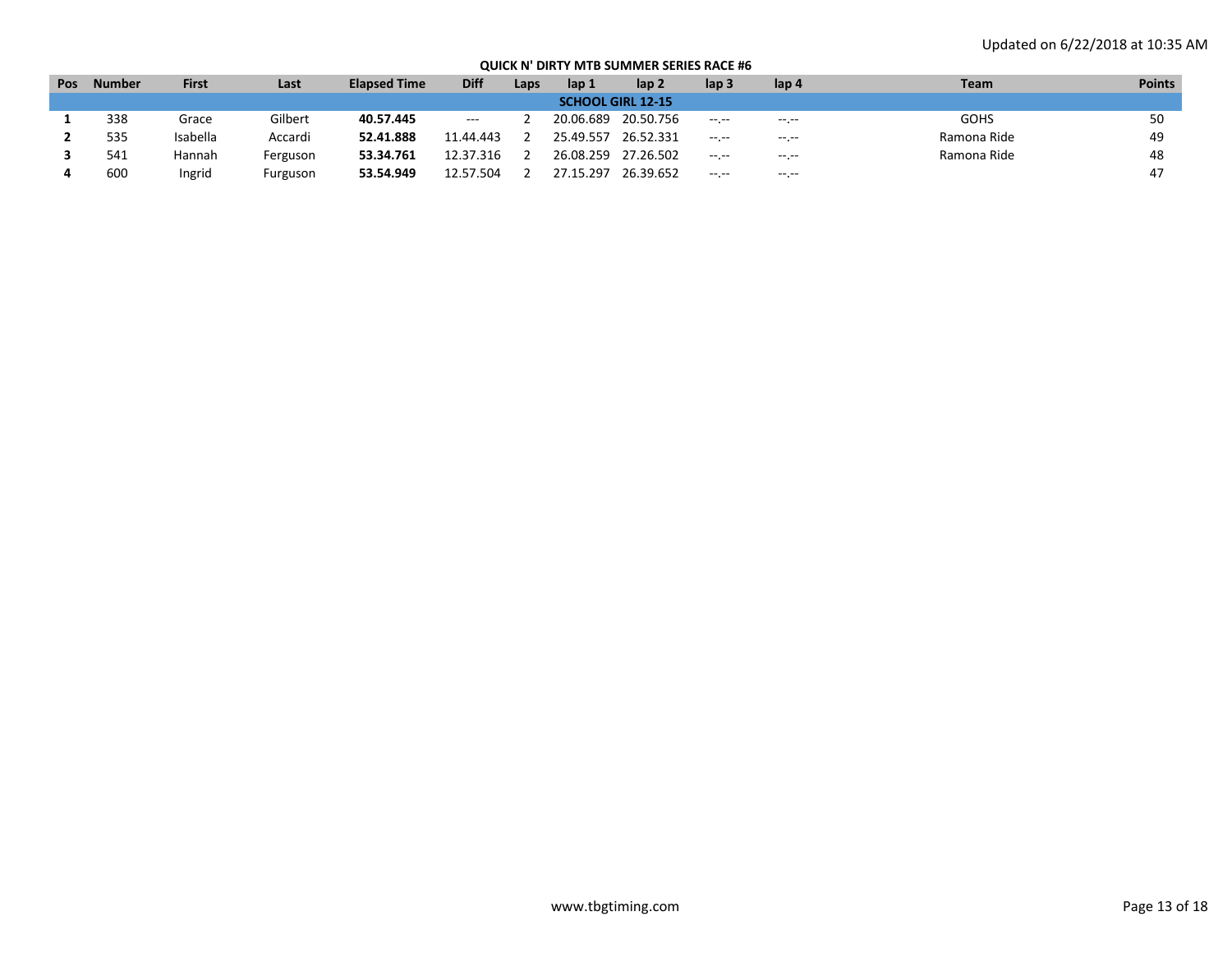| <b>Pos</b> | <b>Number</b> | <b>First</b>   | Last       | <b>Elapsed Time</b> | <b>Diff</b>                                                                                                                                                                                                                                                                                                                                                                                  | Laps | lap <sub>1</sub> | lap <sub>2</sub>       | lap <sub>3</sub> | lap <sub>4</sub> | Team                                 | <b>Points</b> |
|------------|---------------|----------------|------------|---------------------|----------------------------------------------------------------------------------------------------------------------------------------------------------------------------------------------------------------------------------------------------------------------------------------------------------------------------------------------------------------------------------------------|------|------------------|------------------------|------------------|------------------|--------------------------------------|---------------|
|            |               |                |            |                     |                                                                                                                                                                                                                                                                                                                                                                                              |      |                  | <b>SPORT MEN 16-36</b> |                  |                  |                                      |               |
| 1          | 420           | Bojac          | Abrantes   | 49.51.369           | $---$                                                                                                                                                                                                                                                                                                                                                                                        | 3    | 15.58.064        | 16.36.679              | 17.16.626        | $-1$ , $-1$      | Hollands Bicycles Eliel Factory Team | 50            |
| 2          | 59            | Raulito        | Gutierrez  | 51.48.177           | 01.56.808                                                                                                                                                                                                                                                                                                                                                                                    | 3    | 16.15.011        | 17.36.506              | 17.56.660        | $-1$ , $-1$      |                                      | 49            |
| 3          | 43            | Rolando        | Felizola   | 52.14.488           | 02.23.119                                                                                                                                                                                                                                                                                                                                                                                    | 3    | 16.48.388        | 17.37.298              | 17.48.802        | $-1 - 1 - 1 = 0$ |                                      | 48            |
| 4          | 573           | Adin           | Papell     | 52.14.740           | 02.23.371                                                                                                                                                                                                                                                                                                                                                                                    | з    | 16.26.310        | 18.07.898              | 17.40.532        | $-1$ , $-1$      | Mesa                                 | 47            |
| 5.         | 117           | <b>Brandon</b> | Nelson     | 53.03.986           | 03.12.617                                                                                                                                                                                                                                                                                                                                                                                    | 3    | 17.24.327        | 17.50.594              | 17.49.065        | $-1$ , $-1$      | <b>Kappius Components</b>            | 46            |
| 6          | 123           | Eric           | Pinard     | 53.46.539           | 03.55.170                                                                                                                                                                                                                                                                                                                                                                                    | 3    | 17.33.060        | 18.19.396              | 17.54.083        | $-1$             |                                      | 45            |
|            | 571           | Dayton         | Calonder   | 54.32.675           | 04.41.306                                                                                                                                                                                                                                                                                                                                                                                    | з    | 17.27.626        | 18.32.788              | 18.32.261        | $-1$ , $-1$      | <b>TVHS</b>                          | 44            |
| 8          | 328           | Ryan           | Herrera    | 55.12.547           | 05.21.178                                                                                                                                                                                                                                                                                                                                                                                    | 3    | 17.56.656        | 18.40.419              | 18.35.472        | $-1$ , $-1$      | Ramona Cycle Dawgs                   | 43            |
| 9          | 554           | Christian      | Vizcaya    | 57.49.150           | 07.57.781                                                                                                                                                                                                                                                                                                                                                                                    |      | 17.48.415        | 19.44.590              | 20.16.145        | $-1.1$           |                                      | 42            |
| 10         | 589           | George         | Bailey     | 58.47.948           | 08.56.579                                                                                                                                                                                                                                                                                                                                                                                    | з    | 18.49.739        | 19.56.337              | 20.01.872        | $-1$ , $-1$      |                                      | 41            |
| 11         | 74            | Logan          | Ivar       | 59.45.470           | 09.54.101                                                                                                                                                                                                                                                                                                                                                                                    |      | 18.27.945        | 20.30.606              | 20.46.919        | $-1$ , $-1$      | Gearworx                             | 40            |
| 12         | 572           | Cristiano      | Marani     | 01.15.47.545        | 25.56.176                                                                                                                                                                                                                                                                                                                                                                                    | 3    | 24.38.796        | 25.44.023              | 25.24.726        | $-1$ .           |                                      | 39            |
| <b>DNS</b> | 46            | Cody           | Fletcher   | $-1$                | $-1$ , $-1$                                                                                                                                                                                                                                                                                                                                                                                  | 0    | $-1.1$           | $-1$                   | $-1.1 -$         | $-1.1$           | Intense Cycles                       | $\Omega$      |
| <b>DNS</b> | 88            | Luke           | Kimball    | $-1$                | $-1$ , $-1$                                                                                                                                                                                                                                                                                                                                                                                  | 0    | $-1.1$           | $-1$ , $-1$            | $-1.1 -$         | $-1$ , $-1$      | Maxima Bike                          | O             |
| <b>DNS</b> | 141           | Andrew         | Sunderland | $-1 - 1 - 1 = 0$    | $-1$ , $-1$                                                                                                                                                                                                                                                                                                                                                                                  | 0    | $-1$ , $-1$      | $-1$ , $-1$            | $-1$ , $-1$      | $-1$ , $-1$      |                                      | O             |
| <b>DNS</b> | 214           | Dave           | McQueen    | $-1 - 1 - 1 = 0$    | $-1$ , $-1$                                                                                                                                                                                                                                                                                                                                                                                  | 0    | $- - - - -$      | $-1$ , $-1$            | $-1$ .           | $-1$ , $-1$      |                                      |               |
| <b>DNS</b> | 574           | Jacob          | Veta       | $-1 - 1 - 1 = 0$    | $\frac{1}{2} \frac{1}{2} \frac{1}{2} \frac{1}{2} \frac{1}{2} \frac{1}{2} \frac{1}{2} \frac{1}{2} \frac{1}{2} \frac{1}{2} \frac{1}{2} \frac{1}{2} \frac{1}{2} \frac{1}{2} \frac{1}{2} \frac{1}{2} \frac{1}{2} \frac{1}{2} \frac{1}{2} \frac{1}{2} \frac{1}{2} \frac{1}{2} \frac{1}{2} \frac{1}{2} \frac{1}{2} \frac{1}{2} \frac{1}{2} \frac{1}{2} \frac{1}{2} \frac{1}{2} \frac{1}{2} \frac{$ | 0    | $---$            | -- --                  | -- --            | $-1$ , $-1$      |                                      |               |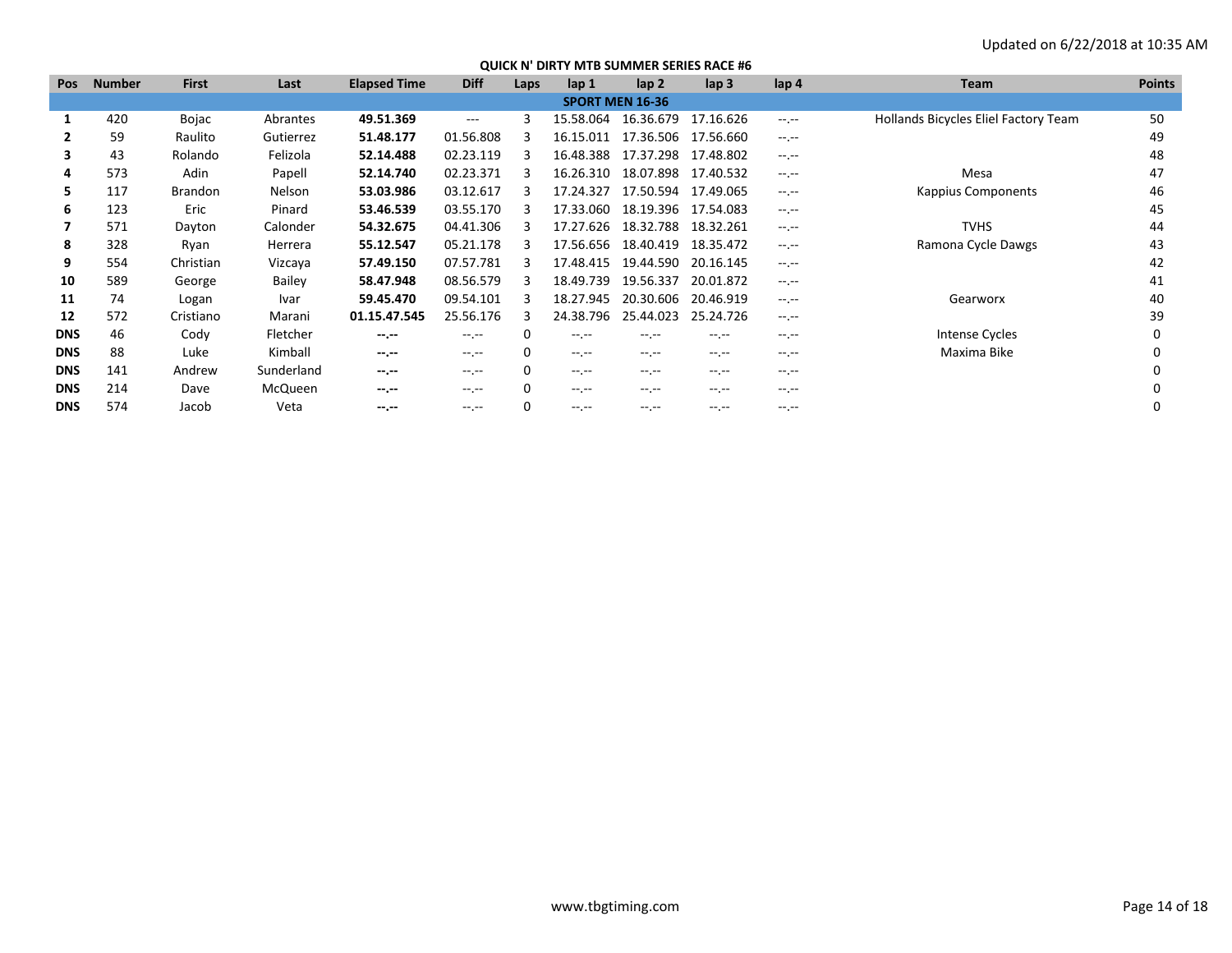| <b>Pos</b> | <b>Number</b> | <b>First</b>   | Last          | <b>Elapsed Time</b> | <b>Diff</b> | Laps | lap 1                  | lap 2                           | lap <sub>3</sub> | lap 4              | Team                            | <b>Points</b> |
|------------|---------------|----------------|---------------|---------------------|-------------|------|------------------------|---------------------------------|------------------|--------------------|---------------------------------|---------------|
|            |               |                |               |                     |             |      | <b>SPORT MEN 37-48</b> |                                 |                  |                    |                                 |               |
|            | 256           | Luis           | Juarez        | 49.26.497           | $---$       |      | 16.08.325              | 16.44.790                       | 16.33.382        | $-1$ , $-1$        | Xc baja                         | 50            |
|            | 415           | Eric           | Herrera       | 51.24.445           | 01.57.948   |      | 16.09.077              | 16.44.959                       | 18.30.409        | $-1$ .             |                                 | 49            |
| 3          | 24            | Maison         | Chen          | 51.34.475           | 02.07.978   | з    | 16.43.961              | 17.23.895                       | 17.26.619        | $-2.2 - 1.2 - 1.2$ |                                 | 48            |
| 4          | 575           | Kermit         | McGovern      | 52.57.896           | 03.31.399   | з    |                        | 17.01.582  17.54.921  18.01.393 |                  | $-1$ , $-1$        | Celo Pacific                    | 47            |
| 5.         | 402           | Leighton       | Rice          | 54.31.906           | 05.05.409   |      | 17.53.257              | 18.14.730                       | 18.23.919        | --.--              | ispeed Racing                   | 46            |
| 6          | 333           | Imad           | Samhat        | 55.07.068           | 05.40.571   | з    | 17.29.985              | 18.56.052 18.41.031             |                  | $-1$ .             | <b>Fastrack Riders Backmate</b> | 45            |
|            | 334           | Tom            | Esbeck        | 56.11.377           | 06.44.880   | з    | 18.36.427              | 19.19.264 18.15.686             |                  | $-2.2 - 1.2 - 1.2$ |                                 | 44            |
| 8          | 432           | Tim            | Altbaum       | 57.45.925           | 08.19.428   | з    | 18.07.131              | 19.34.574 20.04.220             |                  | $-1$ , $-1$        |                                 | 43            |
| 9          | 93            | Michael        | Law           | 01.00.02.795        | 10.36.298   | з    | 19.07.445              | 20.11.419                       | 20.43.931        | --.--              |                                 | 42            |
| 10         | 597           | Chriz          | Preci         | 01.01.44.401        | 12.17.904   | з    | 19.34.390              | 21.02.584 21.07.427             |                  | $-1$ .             | <b>Biciterra</b>                | 41            |
| 11         | 99            | <b>MICHAEL</b> | <b>MACARE</b> | 01.06.33.369        | 17.06.872   | 3    | 20.49.861              | 22.10.097                       | 23.33.411        | $-1$ , $-1$        | <b>Bicycle Warehouse</b>        | 40            |
| <b>DNS</b> | 69            | Zack           | Hogan         | $-1. - -$           |             |      | $- - - -$              | -- --                           | -- --            | -- --              |                                 |               |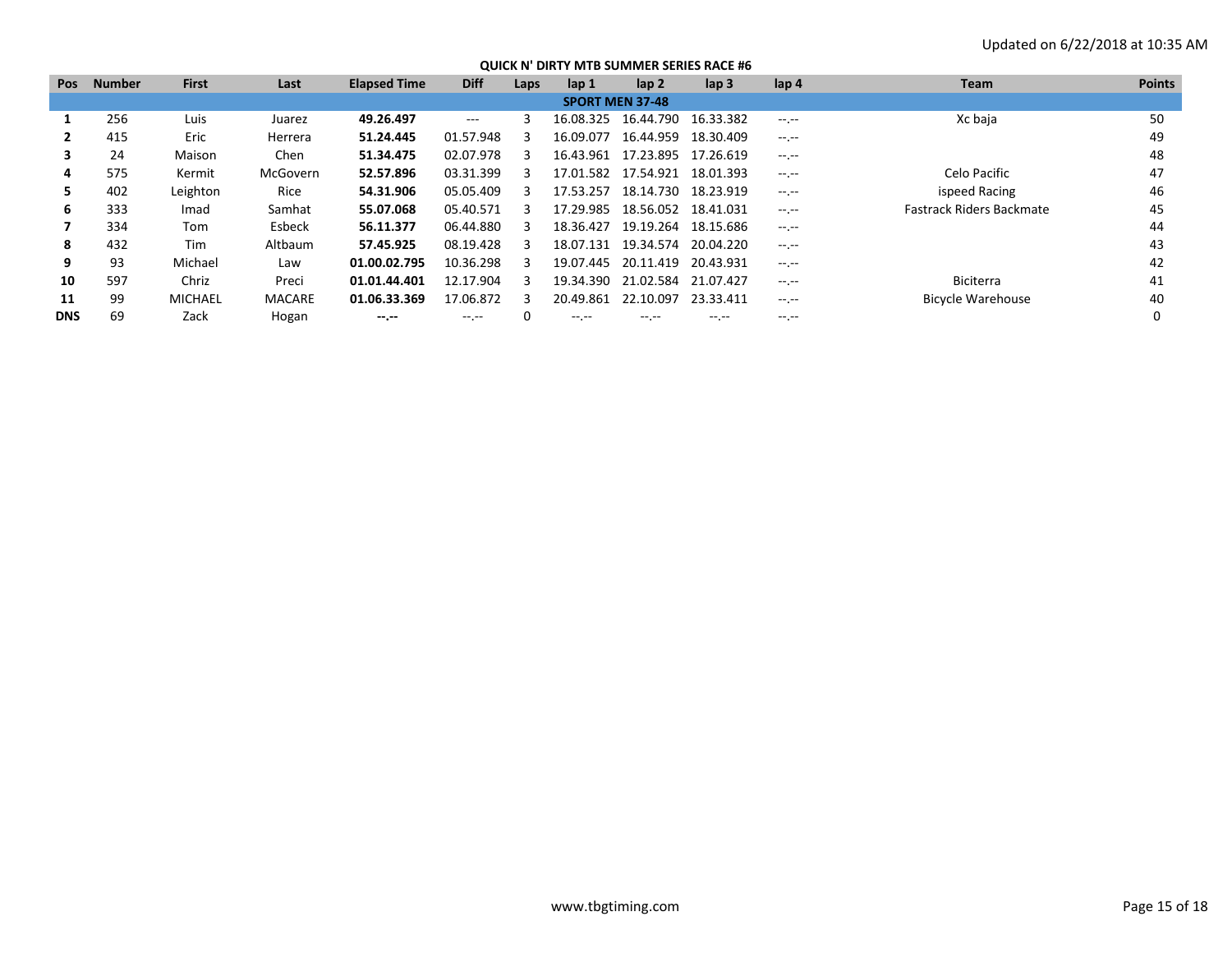| <b>Pos</b> | <b>Number</b> | <b>First</b> | Last       | <b>Elapsed Time</b> | <b>Diff</b> | Laps | lap 1                | lap <sub>2</sub>    | $\mathsf{lap} 3$ | lap 4            | <b>Team</b>               | <b>Points</b> |
|------------|---------------|--------------|------------|---------------------|-------------|------|----------------------|---------------------|------------------|------------------|---------------------------|---------------|
|            |               |              |            |                     |             |      | <b>SPORT MEN 49+</b> |                     |                  |                  |                           |               |
|            | 125           | guillermo    | ramirez    | 49.27.032           | $---$       |      | 16.09.496            | 16.44.215 16.33.321 |                  | $-1 - 1 - 1 = 0$ | HOPESPORTS-ADRENALINE     | 50            |
|            | 580           | Robert       | DeMaio     | 51.12.515           | 01.45.483   |      | 16.33.665            | 17.33.028           | 17.05.822        | $-1 - 1 - 1 = 0$ | Fitness Zone              | 49            |
|            | 405           | Ric          | Parwas     | 54.32.657           | 05.05.625   | ╶╕   | 18.11.129            | 18.17.566           | 18.03.962        | $-1 - 1 - 1 = 0$ | Legendarios               | 48            |
|            | 80            | Bryan        | Jones      | 55.55.467           | 06.28.435   |      | 17.54.558            | 18.44.357           | 19.16.552        | $-1 - 1 - 1 = 0$ | North of the Border Bikes | 47            |
|            | 458           | Samer        | Khoder     | 57.19.135           | 07.52.103   |      | 18.49.060            | 19.06.139           | 19.23.936        | $-1 - 1 - 1 = 0$ |                           | 46            |
| 6          | -81           | Tommv        | Jones      | 57.54.127           | 08.27.095   |      | 18.44.475            | 19.47.661           | 19.21.991        | $-1 - 1 - 1 = 0$ | Team Ninja                | 45            |
|            | 29            | Aaron        | Cunningham | 01.00.36.859        | 11.09.827   | 3    | 19.33.966            | 20.23.894           | 20.38.999        | $-1$ , $-1$      |                           | 44            |
| <b>DNS</b> | 153           | Matt         | Wallace    | $-1 - 1 - 1 = 0$    | -- --       |      | $- - - -$            | -- --               | $- - - - -$      | $- - - - -$      |                           |               |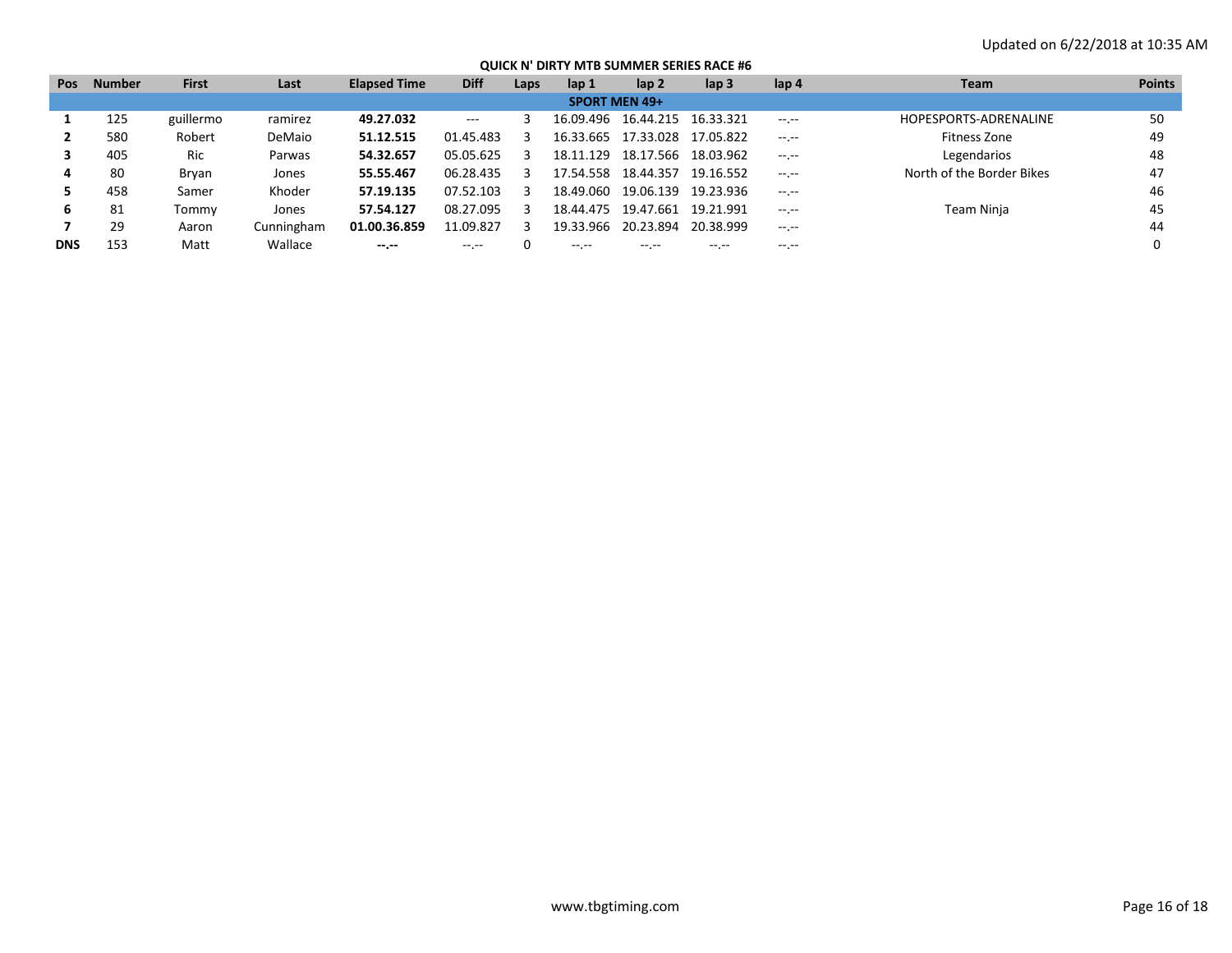| Pos        | <b>Number</b> | <b>First</b> | Last      | <b>Elapsed Time</b> | <b>Diff</b>              | Laps | lap 1     | lap 2                  | lap 3        | lap 4            | Team                        | <b>Points</b> |
|------------|---------------|--------------|-----------|---------------------|--------------------------|------|-----------|------------------------|--------------|------------------|-----------------------------|---------------|
|            |               |              |           |                     |                          |      |           | <b>SPORT WOMEN 16+</b> |              |                  |                             |               |
|            | 576           | dylan        | darnley   | 41.54.347           | $\hspace{0.05cm} \ldots$ |      | 20.36.948 | 21.17.399              | $-1$ , $-1$  | $-1 - 1 - 1 = 0$ | <b>TVHS</b>                 | 50            |
|            | 189           | Daniela      | Orozco    | 42.42.344           | 00.47.997                |      | 20.34.075 | 22.08.269              | $-1.1 - 1.0$ | $-1 - 1 - 1 = 0$ | ECO Bike Trucker Co         | 49            |
|            | 86            | Makena       | Kellerman | 50.11.416           | 08.17.069                |      | 20.21.157 | 29.50.259              | $- - - - -$  | $-1 - 1 - 1 = 0$ | North County Composite Team | 48            |
| <b>DNS</b> | 592           | lessica      | Kawamura  | --.--               | $\cdots$                 |      | $\cdots$  | $\cdots$               | -- --        | $\cdots$         | Sky Flash                   |               |